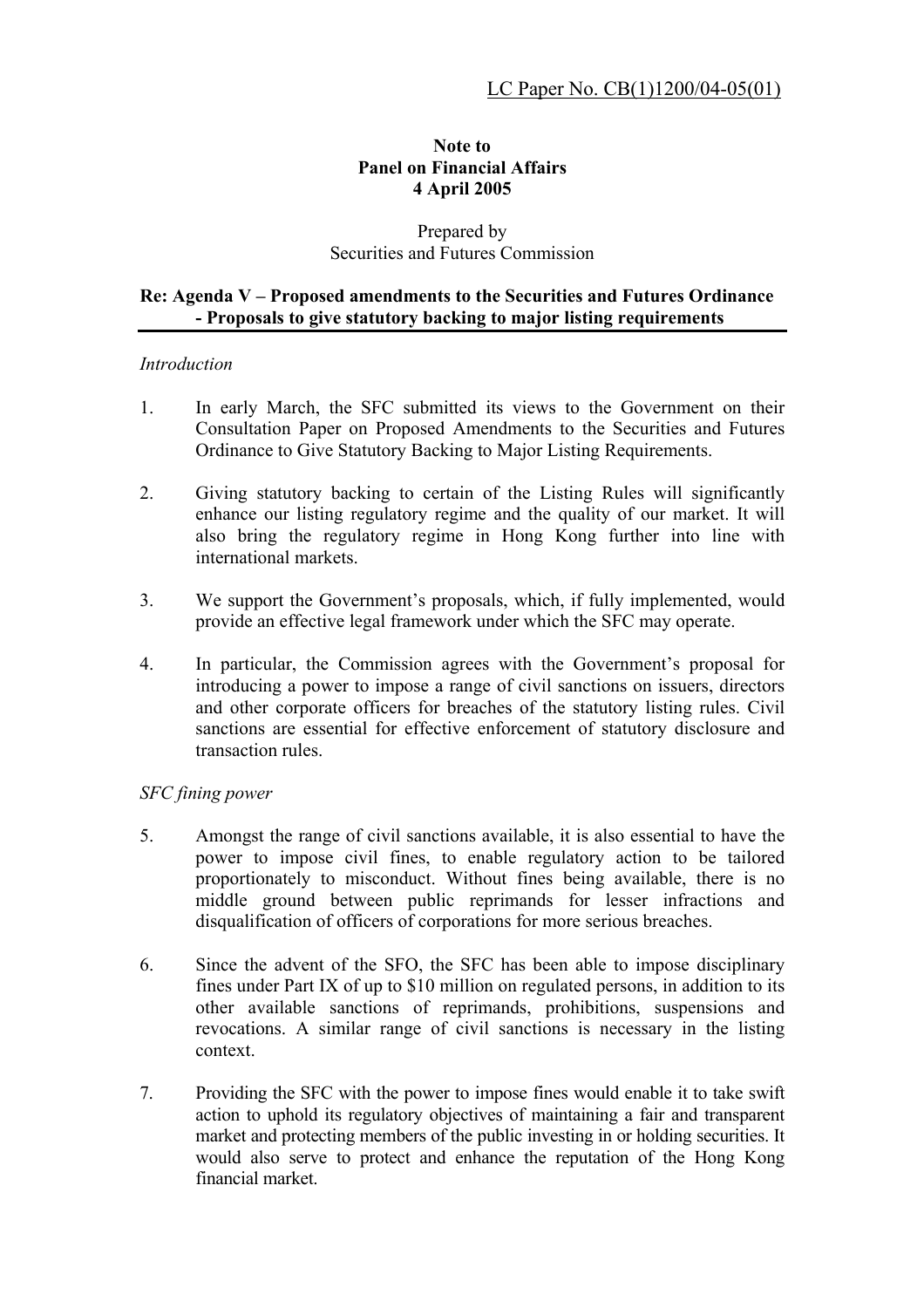- 8. In view of the nature of breaches under the listing regime, the available sanctions other than civil fines are ineffective against an issuer. Disqualification as a director does not apply to an issuer. Disgorgement does not come into play either as it will be some or all of the shareholders, not the company, who have made the profit or avoided a loss as a result of the breach. The failure of the existing regime shows that public reprimands do not work. Misleading or false disclosures can enable the perpetrators to earn very large sums at the expense of other investors. Hence, the size of the sanctions must be proportional to the profits earned from the misconduct.
- 9. Reliance on Market Misconduct Tribunal (MMT) fines alone would deny a key enforcement tool to the SFC. As noted above, it would not have available to it medium sanctions in between reprimands and disqualifications. There are likely to be many cases in between, calling for a sanction more severe than a public reprimand but which are not serious enough to merit disqualification. Without the power to levy the most appropriate sanction in these cases, i.e. a fine, the SFC may be compelled to refer a large number of cases to the MMT, which is not equipped to deal with a high volume of cases or to process them at the speed required for the proper regulation of the listing sector. The cost and time involved in taking most cases to the MMT would be prohibitive for both the SFC and offenders (who will also have to bear the SFC's costs if they lose). The practical experience of the Insider Dealing Tribunal illustrates that it works best in dealing with the more important and complex cases involving the serious sanctions.
- 10. The MMT and SFC civil regimes can operate concurrently as is clearly envisaged in the Government's consultation paper. The legal advice relied on by the Government in their paper also indicates that it is appropriate for human rights purposes for the concurrent civil regimes of SFC discipline and MMT proceedings to provide for sanctions of differing severity. This reflects the intention that the majority of breaches of the SMLR would be dealt with expeditiously by the SFC under the new Part IX provisions proposed for addition to the SFO while more serious breaches would be referred to the MMT with its more elaborate procedures. There would be no double jeopardy here i.e. either the SFC would fine or the MMT would fine but not both.
- 11. Most other major jurisdictions against which Hong Kong benchmarks itself have a disclosure regime that relies heavily on the ability to impose civil sanctions.
- 12. In addition to the UK, there are a significant number of jurisdictions, including Canada, France, Spain, and Japan, which have a regime enabling the regulator, rather than the courts, to impose civil fines against public companies and their directors. Recently, the European Union has also directed that all member countries pass legislation to provide for administrative sanctions to be imposed on these persons. The worldwide trend appears to be towards the use of such powers given the complexity of the issues that arise in relation to the securities industry. It is an appropriate model to follow for Hong Kong.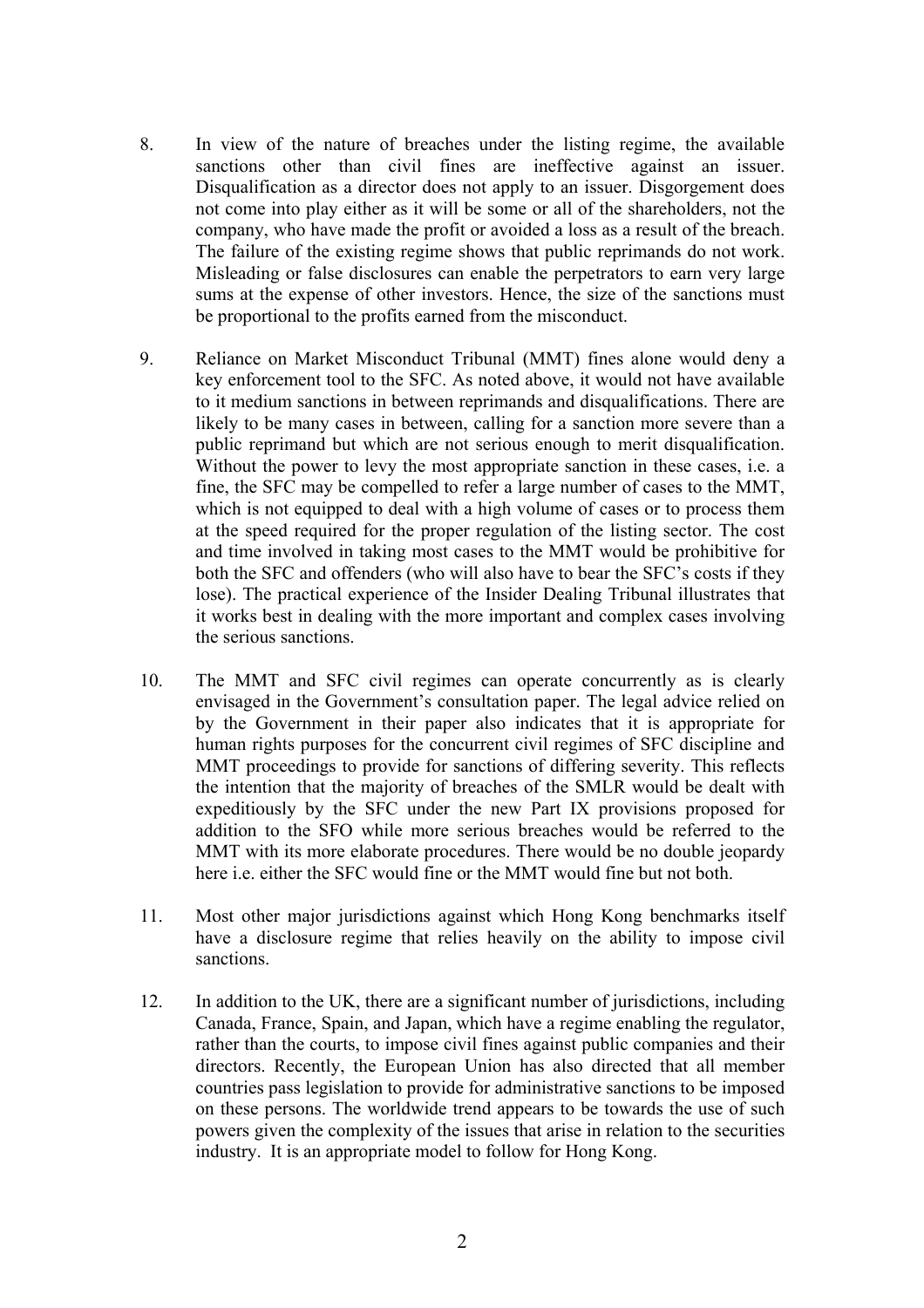- 13. We noted from the other submissions received by the Government on their consultation that the respondents appear to be fairly evenly divided on whether both the SFC and the MMT should have fining powers. In particular, the consolidated submission by 9 major investment banks supported the SFC having fining powers. Therefore, there is significant support backed up by sound reasons for proceeding with the proposal to give the SFC a fining power as part of the range of sanctions it needs to regulate listing disclosure effectively.
- 14. One respondent has argued that civil fines are contrary to human rights. However, this cannot be correct since so many other jurisdictions subject to international human rights treaties have no problem empowering their securities regulators to impose civil fines. Also, the Leading Counsel relied on by the Government has advised that where the persons potentially subject to fines constitute a regulated class, then such fines are rendered civil. This is why the proposed class for civil fines comprises issuers and directors only. Extending the class to include other corporate officers was considered too wide. In the UK, the Financial Services Authority (FSA) may impose unlimited fines against issuers and directors and such fines are not considered criminal in nature there.
- 15. It has also been argued that giving only the MMT fining power will have advantages for aggrieved investors as they can use an MMT finding as prima facie evidence of misconduct in a private civil action for compensation. While this is true, we do not believe that this is a valid reason to deny a fining power to the SFC.
- 16. On the contrary, the potential for a civil action by investors is a factor that the SFC should take into account when deciding which route to go with a case i.e. SFC discipline or MMT referral. Where misconduct has been picked up early, there may be no significant prejudice to shareholders, hence no advantage in a MMT referral. If the SFC did not have fines available to it, the case may have to be referred to the MMT even though there was no prospect of a civil action by shareholders.

#### *Checks and balances on SFC disciplinary power*

- 17. Regarding checks and balances on the exercise of the SFC's disciplinary power, we would also like to stress that the right to apply as of right for a review by the Securities and Futures Appeals Tribunal (made up of Government-appointed market practitioners and chaired by a High Court judge) is an important safeguard.
- 18. Suggestions have been made to establish a committee modelled on the Regulatory Decisions Committee (RDC) of the UK FSA as an additional check and balance on the exercise of the SFC's disciplinary power. However, it is important to be aware that the FSA is currently conducting an in-depth review of the structure and functioning of the RDC, which has been in operation for three years. That review is due to be concluded this summer with a report expected to be issued in July. We should therefore await that before